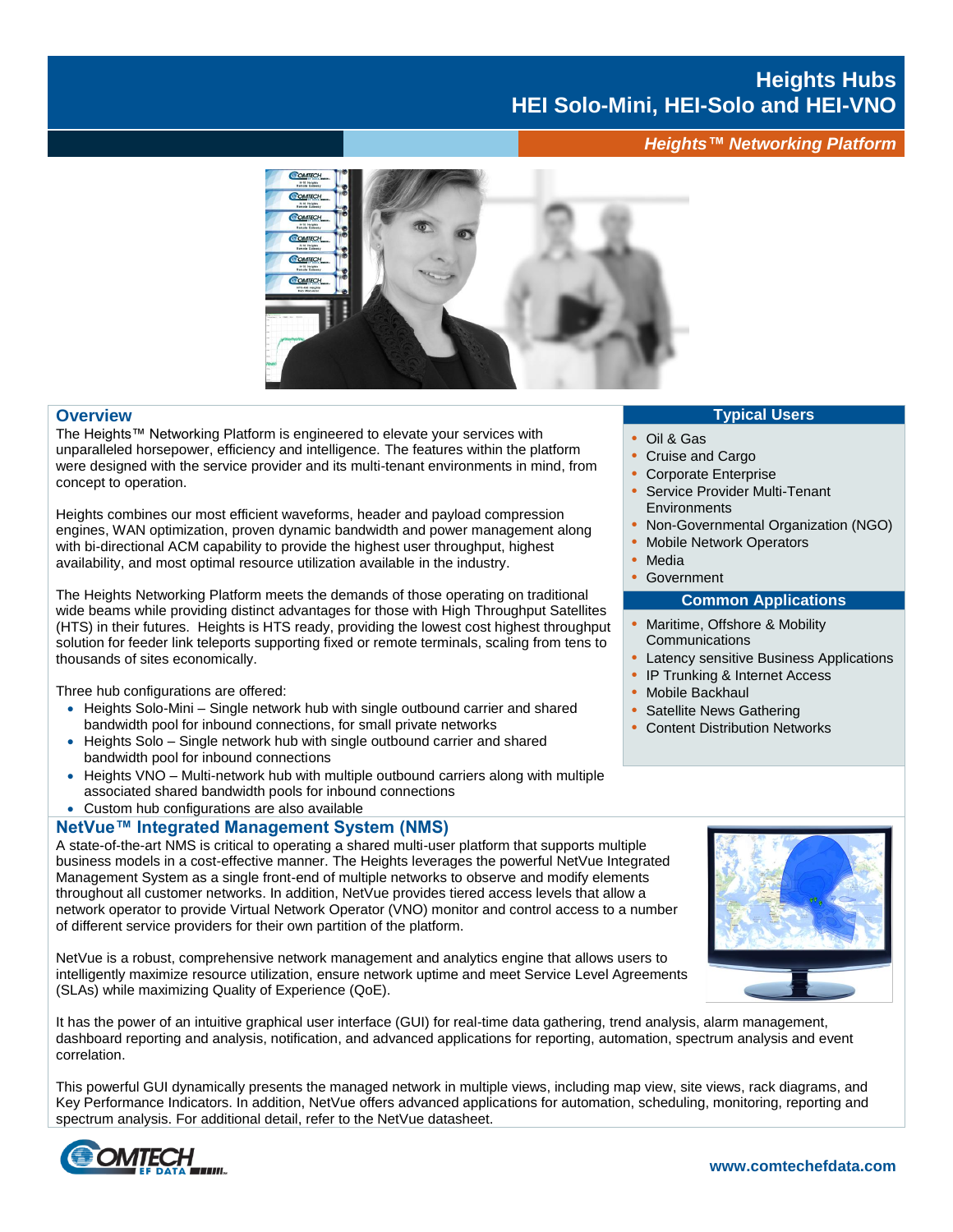## **Comtech Network Planning Tool (CNPT)**

The CNPT is a comprehensive "toolkit" that analyzes different network architecture design options and generates budgetary designs along with total traffic efficiency, allowing the user to select the most optimal solution prior to network rollout. Powered by a combination of Google Maps, SatBeams and the SatMaster LBA core, CNPT allows a user to conduct multiple iterative analyses quickly, modifying traffic patterns and assignments to determine how each modification in traffic and/or network design affects the network's efficiency and resulting economics, CNPT consists of two tools that work in tandem, one focused on traffic planning and another focused on overall network planning.

**Traffic Planning Tool –** Allows user traffic entry along with the assignment of traffic types to different remotes throughout a network. Generates the overall traffic efficiency, including resulting compression efficiency gains, of each unique design to allow a user to determine the most optimal design for a particular traffic flow.



**Network Planning Tool –** Allows a comprehensive analysis of the entire network and allows proper hub and remote design. Transmission planning and link budget tools allow a user to generate total network outbound and inbound efficiencies in summary form.

#### **Engineering Support Services (ESS)**

ESS is our premium service, supporting the design, implementation and ongoing optimization of the Heights integrated satellite network infrastructure. Offering 24x7 engineering support before, during and after network rollout, the ESS Prime service is backed by a team of seasoned satellite network engineers who have designed, implemented and optimized networks around the world, and leverage this expertise daily to lead users to the best network solution.

#### **Multi-Layer Optimization**

The multi-tier optimization in the Heights Networking Platform provides the highest spectral and power efficiency in its class – delivering highest user IP bits per Hz and user IP bits per Amplifier Watt, This multi-layer approach includes:

**Comtech's Efficiency Boost (EB) on Outbound –** waveform achieves a 10% – 35% increase in efficiency over the DVB-S2 standard without an increase in power or occupied bandwidth. EB accomplishes this by virtually doubling the number of available MODCODs, introducing three new ROF figures (5%, 10% and 15%) and minimizing implementation loss to near theoretical operation.

**VersaFEC-2 on Inbounds –** the VersaFEC-2 high-performance LDPC FEC method was specifically designed to optimize application and RF performance. VersaFEC-2 High Rate provides 38 ModCods (BPSK to 32-ARY) with performance generally better than DVB-S2 at significantly lower latency and VersaFEC-2 provides 36 ModCods (BPSK to 32-ARY). All higher order constellations are quasicircular for optimal peak-to-average performance.

**Bi-Directional ACM –** provides a significant increase in throughput and availability as it converts fade margin into increased capacity, making it possible to more than double the throughput for Ku-band operation, even under deep fade. Unlike other satellite networking platforms, Heights leverages ACM in both directions, ensuring that both directions of links are optimized based upon weather, beam location and antenna size.

**Dynamic Bandwidth Allocation –** the dynamic bandwidth allocation engine of the Heights solution resizes and can move the center frequency of inbound SCPC carriers based upon user-defined policies. The dynamic bandwidth allocation engine manages the return bandwidth pools, acting upon an automatic switching request that is initiated by a remote in response to traffic load or protocol classification of inbound traffic.

**IP Header and Payload Compression –** a highly robust lossless compression engine and IP header compression technique operate in conjunction to significantly reduce the total amount of data that need be transmitted over the satellite, creating a significant increase in user IP throughput for a given satellite resource. The hardware-based payload compression engine leverages industry-leading GZIPbased compression with session management for maximum compression, typically reducing required satellite bandwidth by 30-40% while software compresses Ethernet, IP, UDP, TCP and RTP headers. For a VoIP call the typical 54 byte Ethernet/IP/UDP/RTP header is reduced from 54 bytes down to as little as 1 byte, creating up to 75% additional savings. This combination ensures mission-critical application integrity while driving maximum net efficiencies.

**Advanced Multi-Tier QoS –** the advanced multi-tier QoS mechanism of the Heights platform performs traffic shaping while ensuring the highest quality service with minimal jitter and latency for real-time traffic, priority treatment of mission critical applications and maximum bandwidth efficiency.

#### **Seamless Bridge Point-to-Multipoint (BPM) Operation**

The Heights Networking Platform operates in BPM mode to provide true layer 2 operation. To a service provider's network, the entire Heights network is viewed as an Ethernet switch while benefiting from a bi-directional multi-tier QoS with VLAN ID classification. **Global IP Roaming**

Global IP roaming enables a satellite terminal on-board a mobile platform to seamlessly transition between satellite beams or hub coverage with minimal service interruption. Each remote gateway includes an embedded mobility controller that interfaces with the Antenna Control Unit (ACU), maintains satellite footprint maps and initiates beam switching and handoff as the vessel moves through the satellite footprint. It offers a common management interface for the mobility server and the ACU by providing a set of commands, information, interfaces and status queries.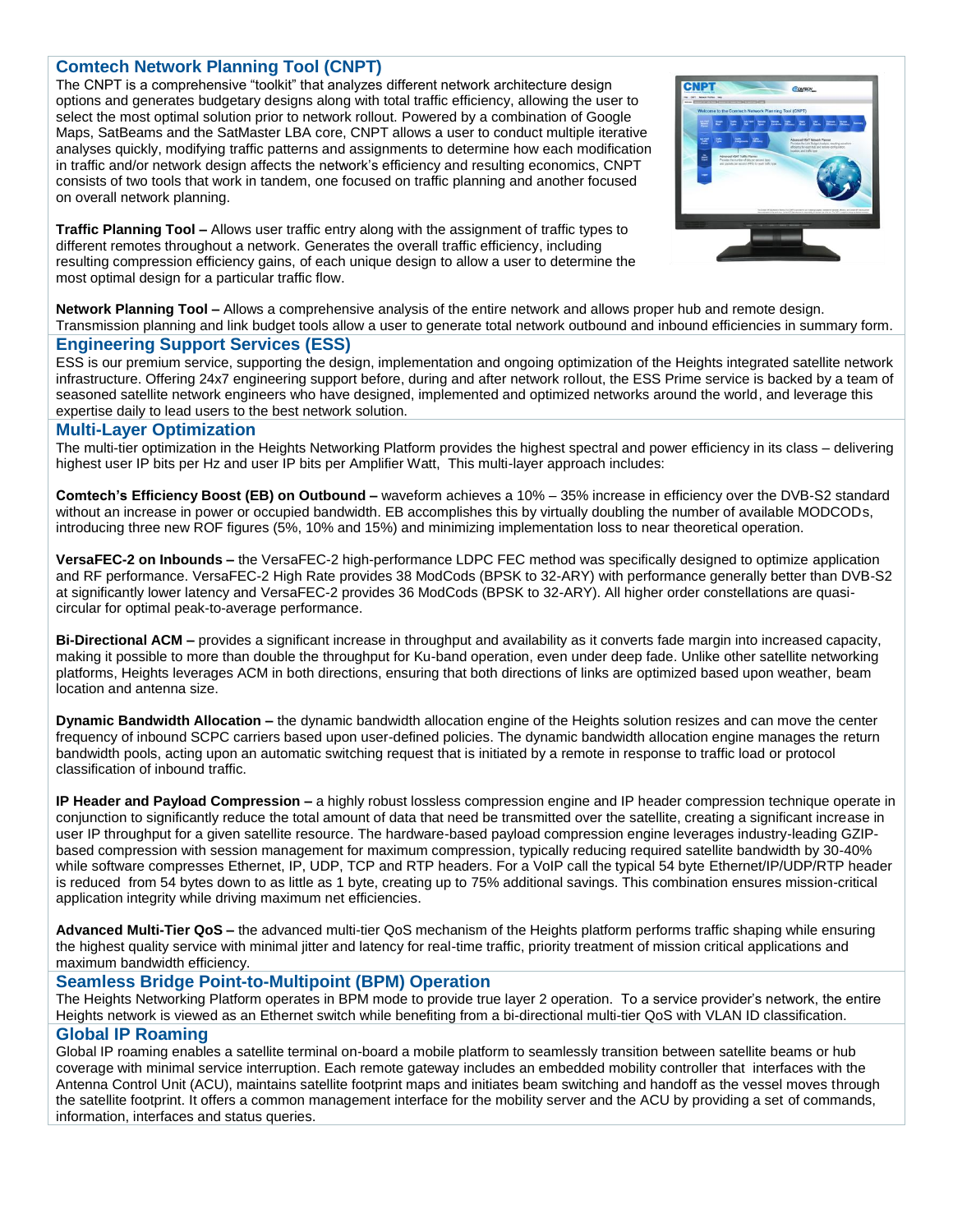## **WAN Optimization**

Heights WAN optimization includes TCP / http acceleration, persistent TCP connections, image smoothing, DNS caching and object caching and significantly improves user's web browsing experience over higher latency satellite links while reducing the amount of required bandwidth.

It also enables web and other TCP applications to fully utilize all available bandwidth. WAN optimization uses FX-4010C Application Delivery Controller (ADC) at the hub. All Heights remotes incorporate embedded WAN optimization. WAN optimization is fully integrated with multi-tier QoS, ACM and IP optimization for maximum performance and efficiency.

#### **Dynamic MESH**

Heights supports dynamic remote-to-remote connections (MESH) in router mode, using additional receivers at the remote. Dynamic MESH eliminates double hop latency as remote-to-remote packets don't have to transit through the hub. It also requires 50% less bandwidth as a remote-to-remote double hop link would consume almost twice the bandwidth.

#### **Benefits**

- Designed from the ground up for the service provider; seamless integration with existing IT infrastructure
- Highly scalable platform able to support multiple business models simultaneously with networks ranging from a few sites to thousands of sites
- Seamless layer 2 operation with VLAN support simplifies "plug-n-play" integration with provider infrastructure and maintains traffic separation among users
- Advanced multi-tier QoS to support the service provider environment of diverse end users operating in a multi-tenant environment
- Intelligent NetVue NMS provides insight required to operate the network optimally, maximizing resource utilization and enhancing profitability
- Allows a network operator to support a number of different business models, including VNO and co-location
- Comtech Network Planning Tool seamlessly integrates with the NetVue NMS to port configurations from planning to operations
- ESS Prime service provides 24x7 consultation to ensure optimal design, implementation and operation
- Bi-directional ACM enables optimal operation and highest network availability under all conditions, especially for on-the-move applications
- Dynamic bandwidth and power management provide optimal resource utilization achieving highest user throughput for available bandwidth and power
- High-performance multi-core packet processing enables the most demanding services to be supported while providing the highest throughput abilities in the industry
- WAN optimization improves user QoE while saving bandwidth
- Maximizes Quality of Experience (QoE) by providing the best support of mission-critical business applications that require the lowest latency and jitter possible

## **Hub Configuration Feature Comparison**

|                                                                                                                                                                                           | <b>HEI - VNO</b>                        | HEI-Solo                                               | <b>HEI-Solo-Mini</b>                                   |
|-------------------------------------------------------------------------------------------------------------------------------------------------------------------------------------------|-----------------------------------------|--------------------------------------------------------|--------------------------------------------------------|
| Factory integrated rack                                                                                                                                                                   |                                         |                                                        |                                                        |
| Multi-network / multi-satellite capable                                                                                                                                                   |                                         | Single network                                         | Single network                                         |
| Highly scalable with ability to support thousands of<br>terminals                                                                                                                         |                                         |                                                        |                                                        |
| Carrier grade platform with high availability                                                                                                                                             |                                         | <b>Redundancy Options</b>                              | No Redundancy                                          |
| Intelligent network and bandwidth management                                                                                                                                              |                                         |                                                        |                                                        |
| Dynamic bandwidth management supporting sharing of<br>multiple bandwidth pools                                                                                                            | Multiple transponders<br>and satellites | Single transponder<br>with multiple<br>bandwidth pools | Single transponder<br>with multiple<br>bandwidth pools |
| VNO capability                                                                                                                                                                            |                                         | Limited capability                                     | Single network                                         |
| Up to 150 Msps shared outbound per network<br>• Up to 700 Mbps IP throughput with optimization<br>Comtech EF Data's Efficiency Boost Waveform<br>QPSK, 8PSK, 16APSK, 32APSK<br>5% rolloff |                                         |                                                        |                                                        |
| Dynamic SCPC return with up to 64 Mbps user IP data<br>per terminal<br>• VersaFEC-2<br>BPSK, QPSK, 8-ARY, 16-ARY, 32-ARY<br>$\bullet$ 5% rolloff                                          |                                         |                                                        |                                                        |
| <b>Bi-directional ACM</b>                                                                                                                                                                 |                                         |                                                        |                                                        |
| Hardware-based payload compression                                                                                                                                                        |                                         |                                                        |                                                        |
| L2/L3/L4 Header compression                                                                                                                                                               |                                         |                                                        |                                                        |
| Up to 4 separate uplink and downlink                                                                                                                                                      |                                         | 1 uplink and downlink                                  | 1 uplink and downlink                                  |